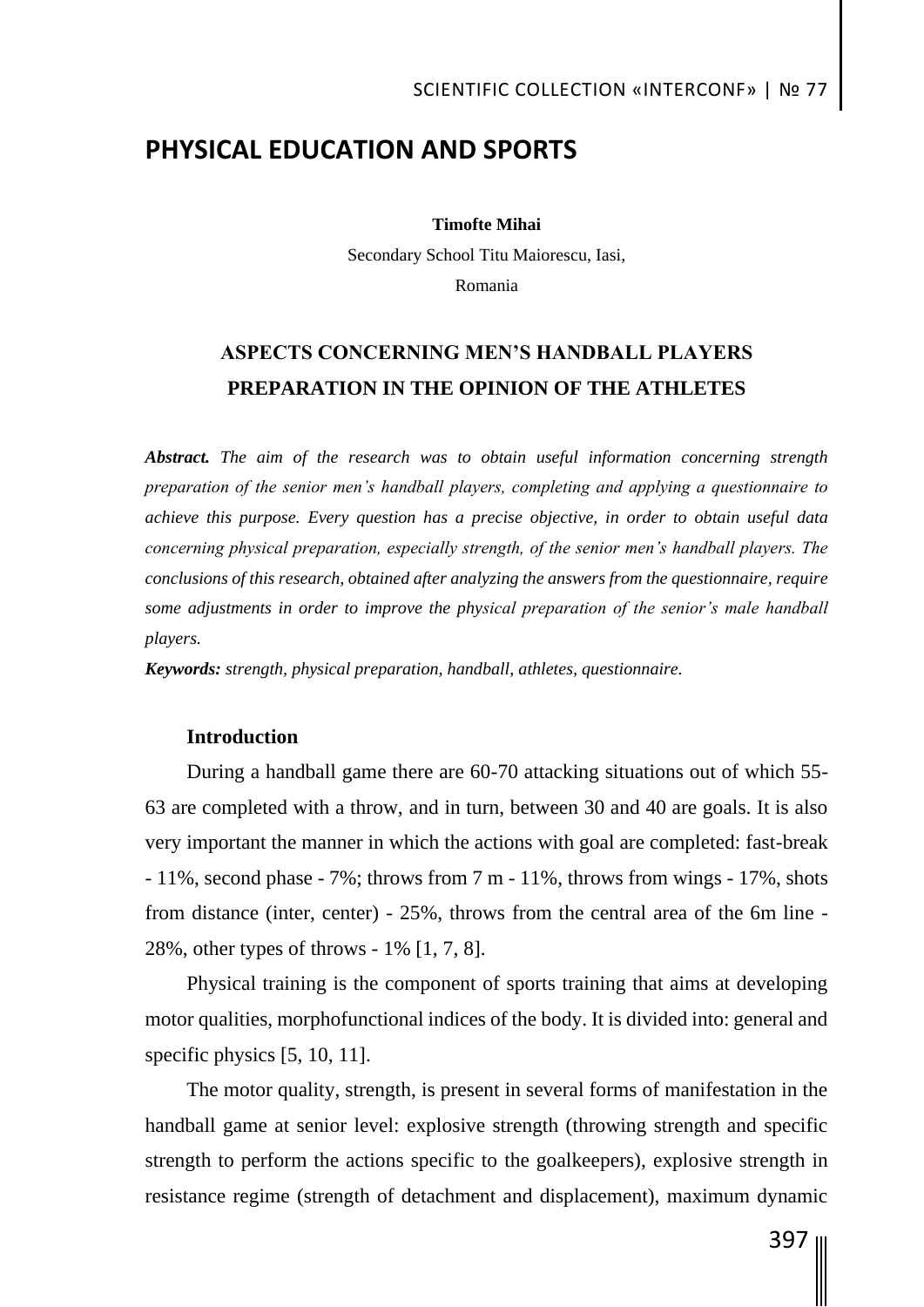## SCIENCE, EDUCATION, INNOVATION: TOPICAL ISSUES AND MODERN ASPECTS

strength (combat strength) or in complex forms (speed- strength-resistance; strength-skill-resistance; strength-speed-skill) [2, 3, 4, 6].

The orientation of the training for handball players must be realized in the direction of the improvement and the efficient execution of the short and explosive actions, because this is the main way of progress in the contemporary handball [9].

The purpose of the research is the design and application of a training methodology that will lead to the optimization of the strength capacity of senior handball players with a performance effect and efficiency throughout the game.

### **Material and methods**

In order to obtain truthful and up-to-date information for the research topic (developing the capacity of strength in the performance handball at senior level), we conducted a sociological inquiry using the questionnaire method, through which athletes of the men's handball teams were questioned.

The questionnaire addressed to the athletes included a number of 17 questions, of which 7 with open answers, and 10 with closed answers, with scaled items. 240 athletes from 14 National League teams and 2 from Division A answered the questionnaire questions.

Each question had a specific objective, with the final purpose to obtain real and current data on how the physical training is carried out at senior level, especially that of strength.

The questionnaire was elaborated between October 2018 - January 2019, when the pilot study was also carried out to verify their functionality and the degree of understanding of the questions. The application was carried out between February 2019 - May 2019, and the analysis of the answers to the questionnaires' questions was carried out in June 2019.

### **Results and discussions**

The sample to which the questionnaire was addressed is represented by the athletes of the men's handball teams at senior level in the first two value levels (National League and Division A). To the questions of this questionnaire there were answers of 240 athletes from 14 teams from the National League and 2 from Division A.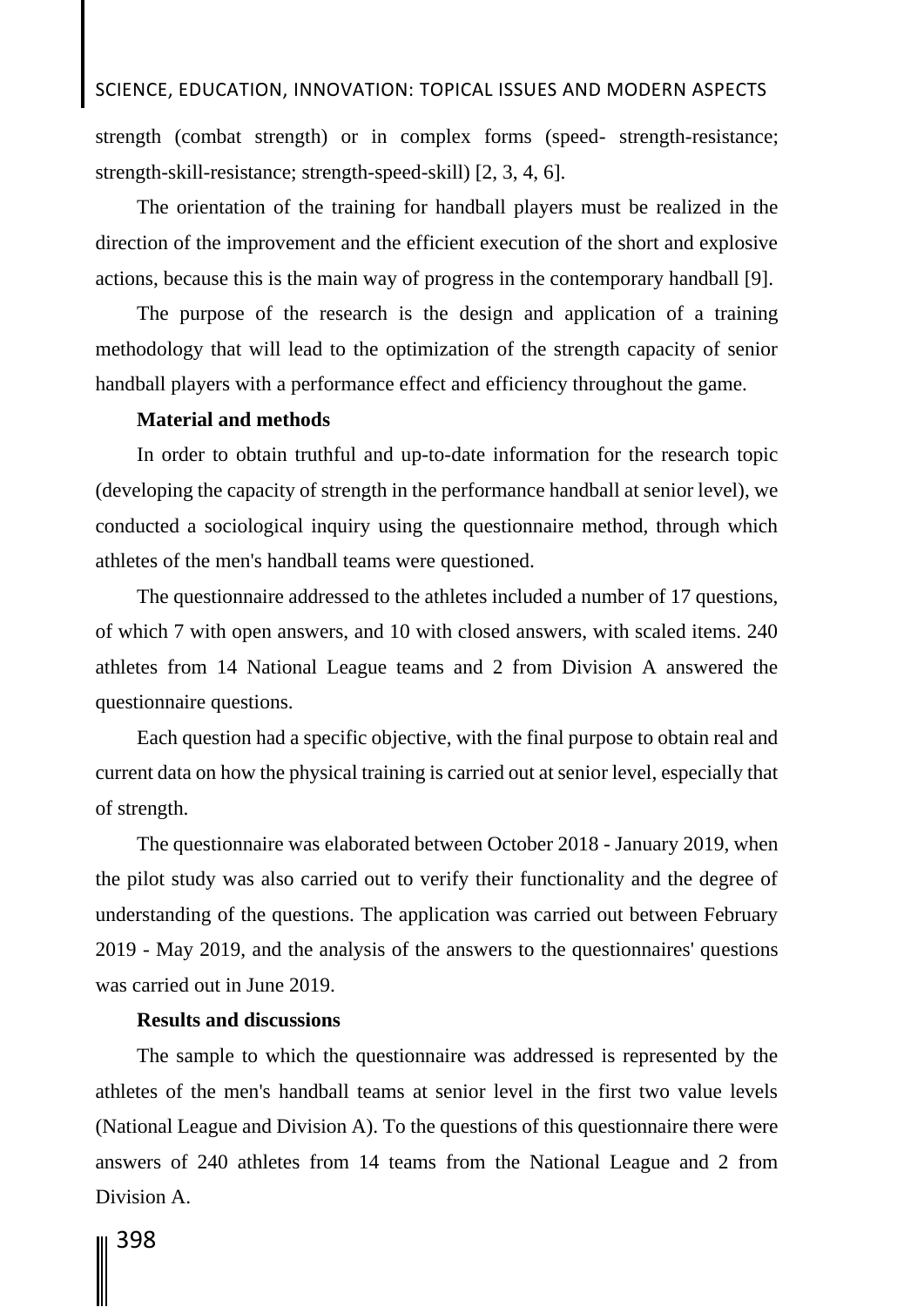## SCIENTIFIC COLLECTION «INTERCONF» | № 77

Of the 240 athletes, 212 are active athletes in the clubs of the National Handball League and 28 in the clubs of the Handball Division A. Regarding the experience in handball, 14 are in the range of 5-7 years (5.8%), 22 practice the handball of 8-9 years (9, 2%), 83 have an experience of 10-11 years (34.6%), 113 have an experience of 12-14 years (47.1%), and 8 practice this sport for over 14 years (3.3%): Figure 1.



# Fig. 1. **Results of the survey questionnaire (athletes experience in handball)**

At the first item "The level of Romanian Men's Handball at senior level", the athletes considered: 56, representing 23.3% that it is high; 152, representing 63.3% that it is medium, and 32, representing 13.4% that it is low (Figure 2).

At the second question "How do you rate the training level of the performance handball players in our country?", 62 athletes, representing (25.8%), appreciated that the training is at a good level, 158 (65.8%) stated that it is at a medium level, and 20 (8.4%) at a low level (Figure 2).

In both questions it is observed that most of the respondents (over 60%) indicate that both the level of Romanian men's handball and the level of training of the players is average, and the average of the whole group (240) also indicates the same answer.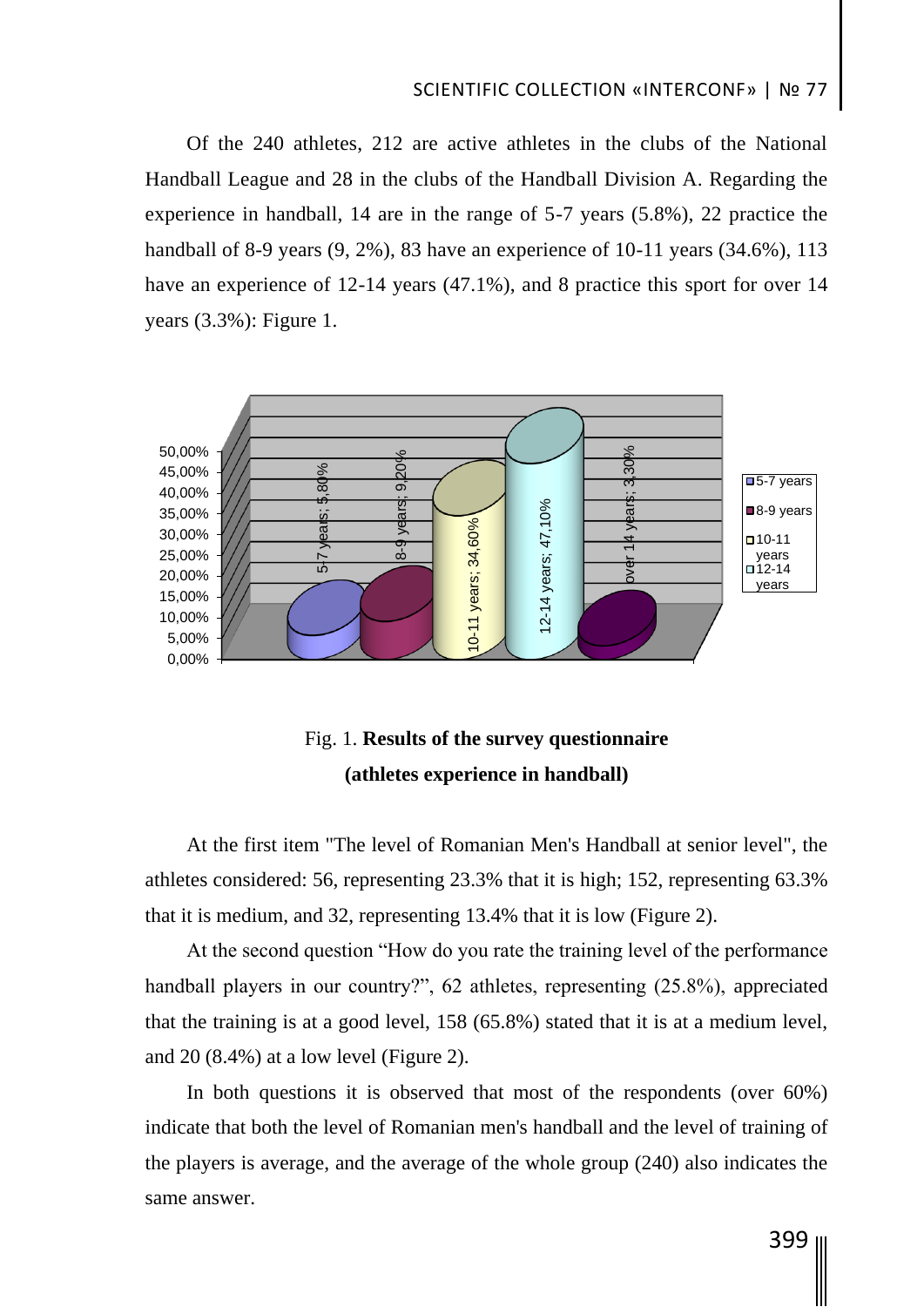# SCIENCE, EDUCATION, INNOVATION: TOPICAL ISSUES AND MODERN ASPECTS



Fig. 2. **Results of the survey questionnaire (questions 1, 2)**

Regarding the importance of the sports training factors (question 3), expressed, as a percentage of a total of 100%, in order to obtain the performance in the top handball, the analysis of the answers of the 240 athletes established the following order: Physical – 29,1%, Technical - 21,7%, Tactical – 26,7%, Psychological – 14,1%, Theoretically  $-8,4%$  (Figure 3).



Fig. 3. **Results of the survey questionnaire (third question)**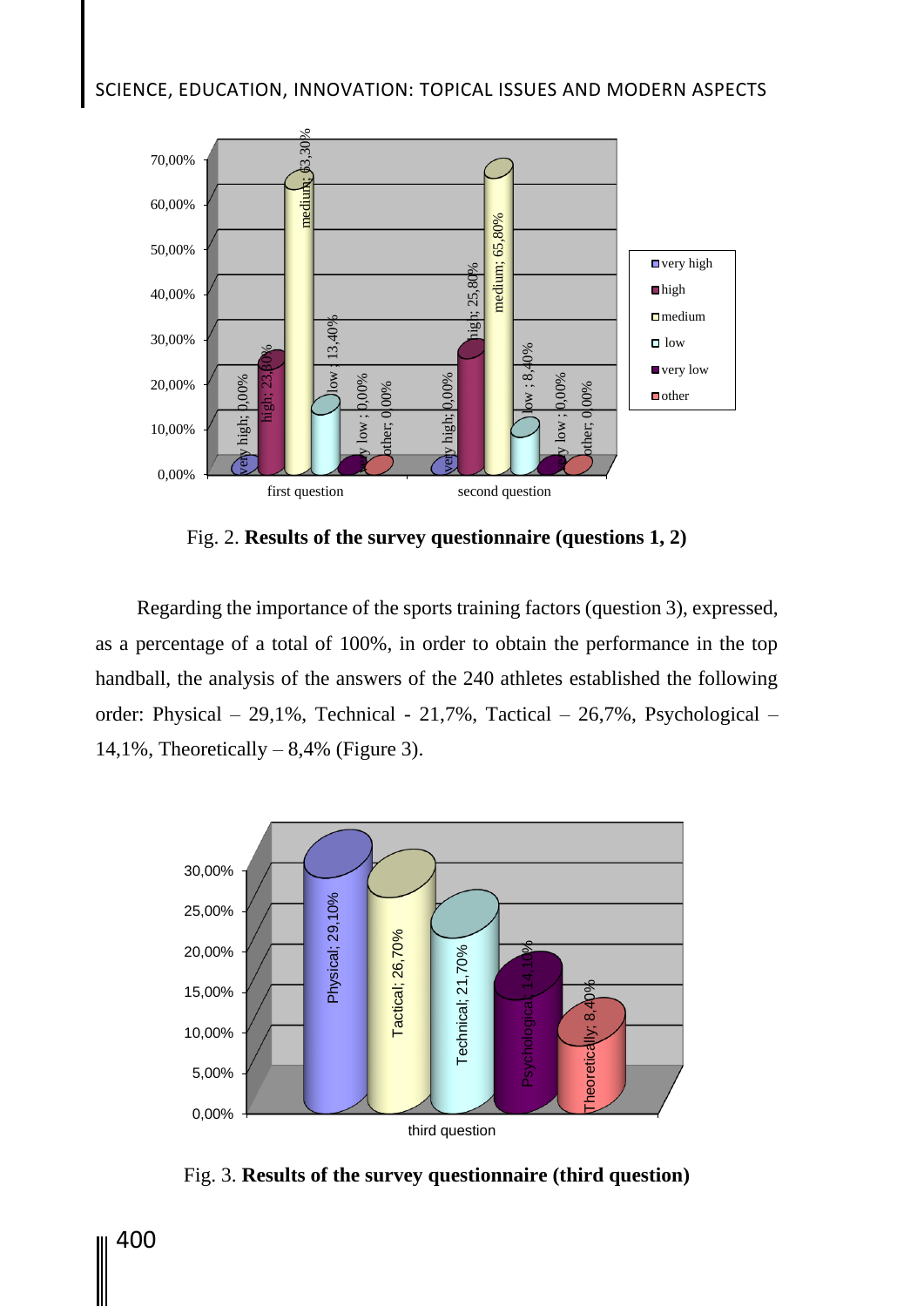Regarding the role that physical training plays in the performance handball (question 4), the athletes, unanimously, consider that this is a very important one for the performance.

In fifth question, "What do you think is the importance of each motor quality in the physical training of the players (in percentage)?". The distribution of the answers is equal for the 4 motor qualities, 25% for each.

Regarding the role played by the strength in the context of the physical training for handball players (question 6), the opinions of the respondents are unanimous, all considering it to be very high.

At the seventh question, "If you train exclusively for physical training, how many times per week do you schedule them, for periods", after analyzing the received answers, the average of the physical training exercises is 3-4 for the training period, 2 in the pre-competition and 1-2 in the competitive period.

Regarding the optimum difficulty of the workload for the physical training for handball players, in order to achieve the best performances, during training periods (question 8), the athletes answers generally indicate a share of 60-80% during the training period, of 40-60% in the pre-competitive period, respectively up to 20-40% in the competitive one.

Regarding the training schedules for strength development, during training periods (question 9), the weekly average is 3-4 training sessions in the preparatory period, 2 in the competitive period and 1-2 training sessions in the competitive one.

Asking them which are the main means for developing the strength used in the training for handball players (question 10), the athletes answered: exercises with objects (with weights; heavy balls; TRX; elastic bands), exercises with the weight of your own body; plyometric exercises; isometric exercises; exercises with partner.

At question 11, we notice that all coaches use specific means for strength development, but 208, meaning (86,6%) state that the physical training aimed at the strength that was adapted to the specific of the position and to the individual characteristics of the players, and 32, representing (13.4%), report that strength training is identical for all players (figure 4).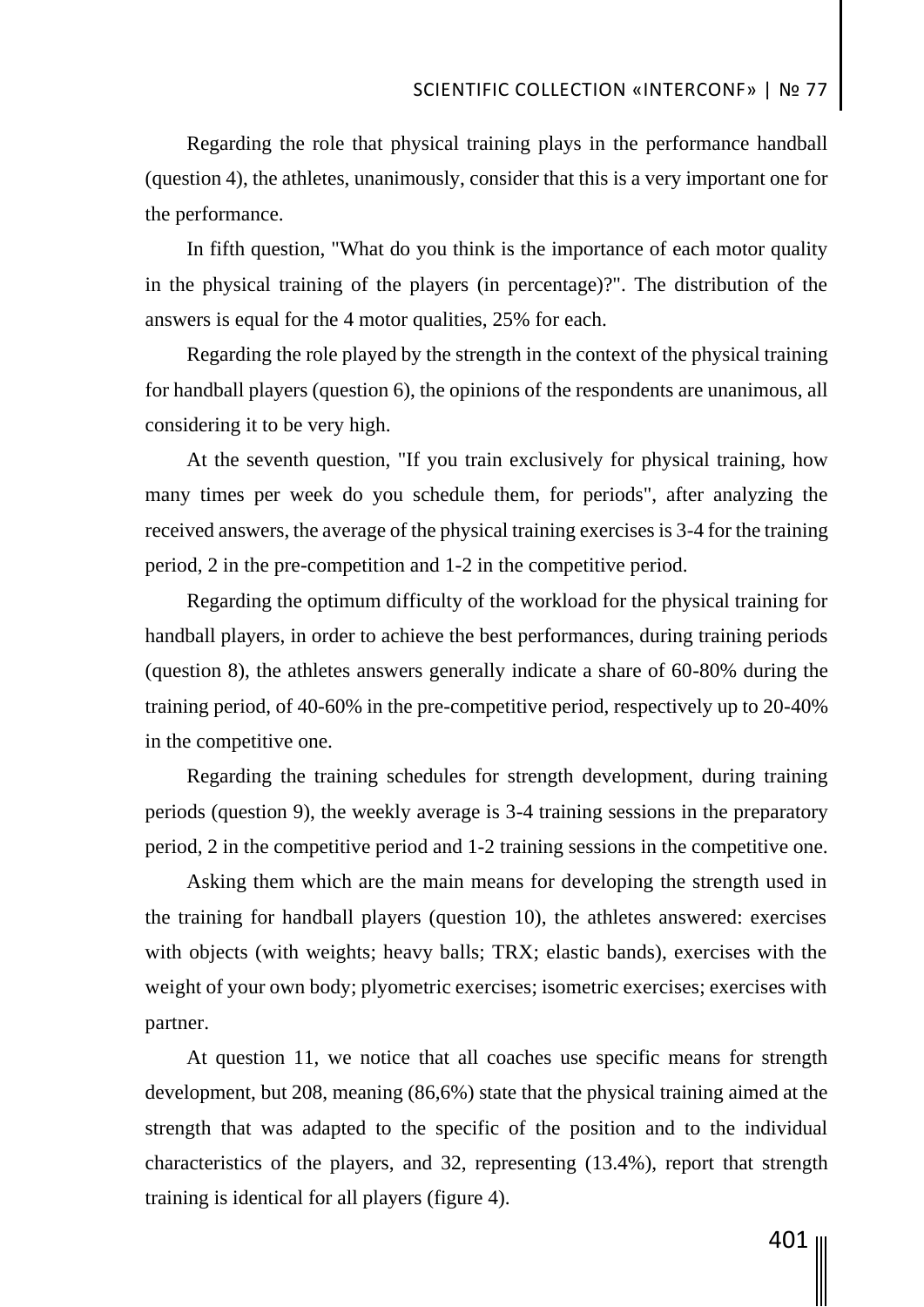

Fig. 4. **Results of the survey questionnaire(eleventh question)**

Twelfth question shows the tests and control tests used by the handball players to evolve the level of physical training of the athletes are: the Beep test (endurance speed); maximum force - 1RM (maximum repetition); Cooper test. Of these tests, the athletes answer to thirteenth question was that the one evaluating the strength index is the 1 RM test.

In fourteen question, the athletes think that in order to improve the physical training in handball, a special emphasis should be placed on the physical and technical-tactical training and psychological training.

The answer to fifteen question, regarding what should be improved regarding the physical training of the players, the athletes consider important that the training be adapted to the particularities of the athletes and the particularities of handball game.

Regarding what and how should be improved in the field of strength training for handball players (question 16), athletes believe that establishing a strength program with strength corroborated with the other physical qualities(speed, explosive strength, endurance, coordination) in accordance with the particularities of the athletes(age, position in the game).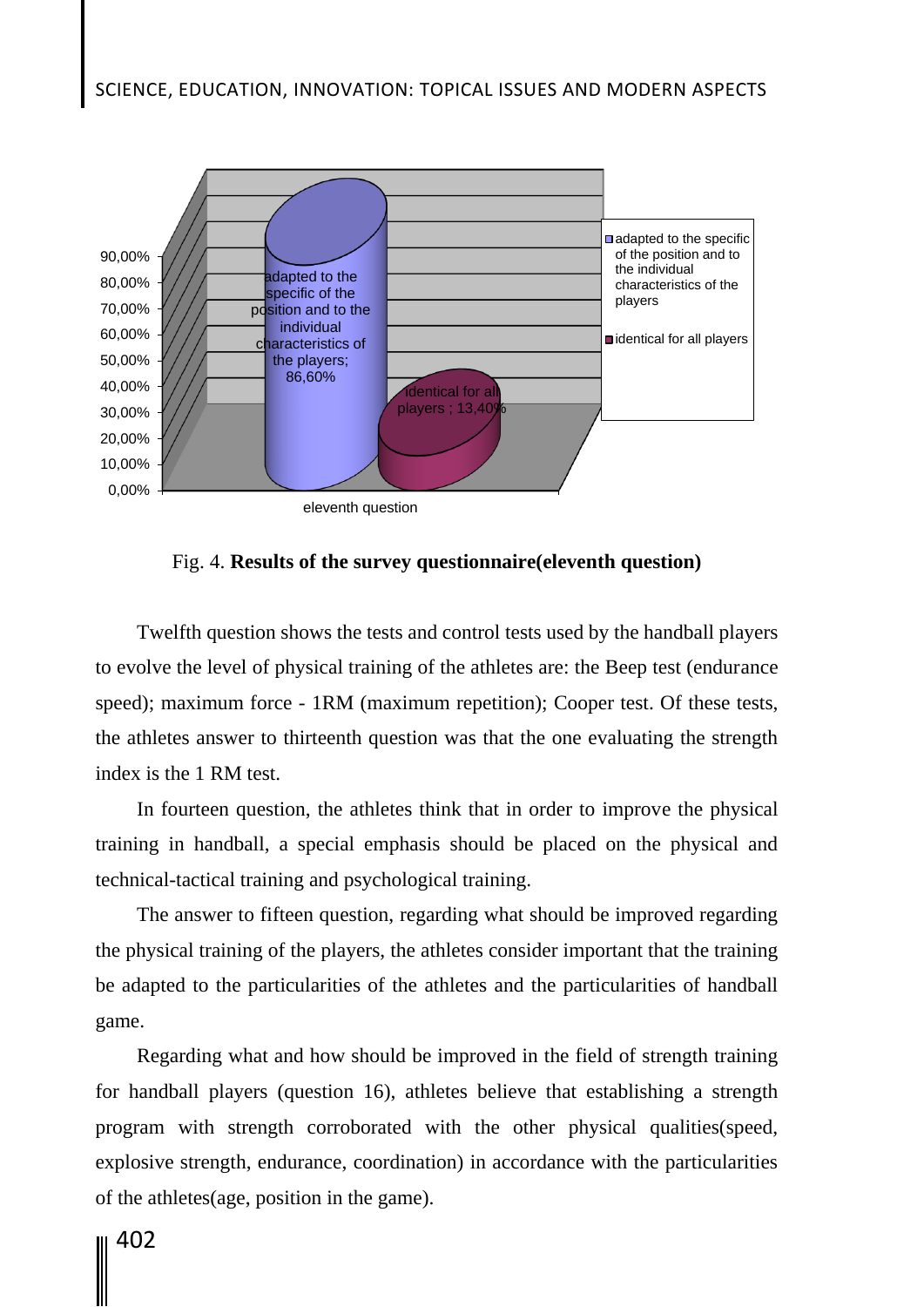In the seventeen question, what you think should be improved in order to increase the quality of the training, the answer follows: a careful planning of the training and a continuous training at all levels, starting from the junior level.

## **Conclusions**

Following the realization of the sociological survey, we can conclude by stating the following about the Romanian Men's Handball at senior level:

– The achievement of sports performances is conditioned by the achievement of high quality training for each component of the training.

– At the base of sports training there is a good physical training carried out during all stages.

– Adaptation and individualization of the training according to the requirements of the game station and the particularities of the player.

– Adapting the strength training to the demands of the game is a necessity in contemporary handball.

– The use of means for the development of the strength must be adapted to the objectives and requirements of each training period.

– Periodic testing of the indices of the development of the players' strength in order to obtain a feed-back of the sports carried out training activity.

– The training plan must contribute to the optimization of the training process by objectively establishing the difficulty of the training factors for each training period according to the competition schedule.

– The methodology for developing the capacity of specific strength to the handball game at senior level must have a well-defined place, with objectives that must be met in order to increase the performance potential.

In the context of the approached topic, with regard to the capacity of strength, we can say that in the performance sport at senior level, it is emphasized that the level of strength development influences the degree of manifestation of the other motor qualities, as well as the quality and efficiency of the technical-tactical executions, which determines a complex methodical approach to its development. In the handball game, the specialists specify the need to identify the specific manifestation forms of the strength as indispensable, and the knowledge of the